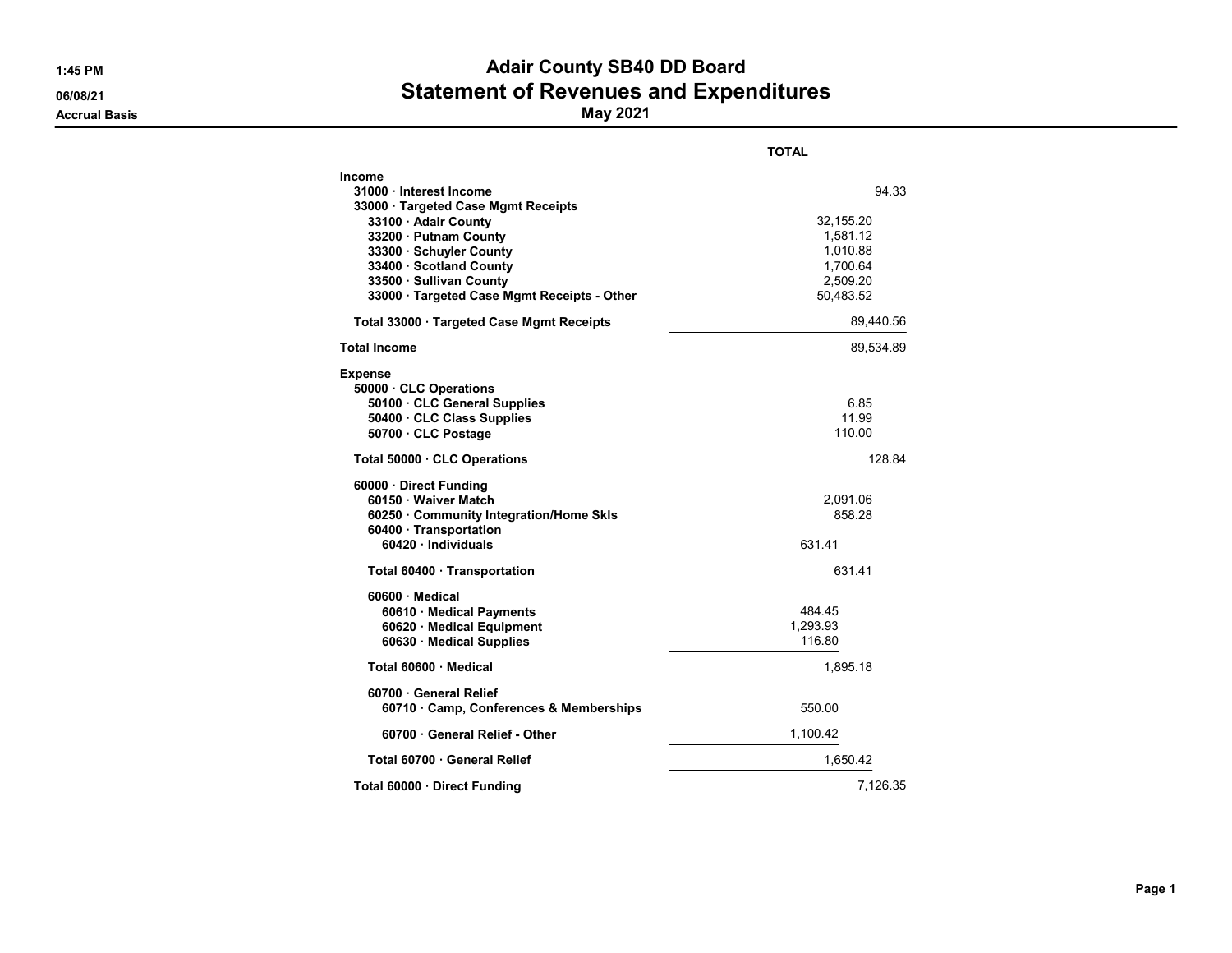|                                                                                                                                                                                        | <b>TOTAL</b>                       |
|----------------------------------------------------------------------------------------------------------------------------------------------------------------------------------------|------------------------------------|
| 61000 · Funding to Other Counties<br>61100 · Funding to Putnam County<br>61200 · Funding to Schuyler County<br>61400 · Funding to Sullivan County                                      | 177.95<br>285.02<br>112.10         |
| Total 61000 · Funding to Other Counties                                                                                                                                                | 575.07                             |
| 80000 · Programming - Indirect<br>85000 · Employee Travel<br>71150 · TCM Adair Mileage<br>73150 · TCM Schuyler Mileage<br>74150 · TCM Scotland Mileage<br>75150 · TCM Sullivan Mileage | 670.93<br>136.64<br>51.52<br>45.92 |
| Total 85000 · Employee Travel                                                                                                                                                          | 905.01                             |
| 87000 Office Expenses<br>87100 · Office Supplies<br>87110 · Office Supplies-Country Club<br>87120 Office Supplies-McPherson                                                            | 58.76<br>500.76                    |
| Total 87100 Office Supplies                                                                                                                                                            | 559.52                             |
| 87200 · Postage<br>87210 Postage-General<br>87220 · Postage-TCM                                                                                                                        | 112.00<br>119.00                   |
| Total 87200 · Postage                                                                                                                                                                  | 231.00                             |
| 87400 Copier<br>87420 · Copier-McPherson                                                                                                                                               | 93.07                              |
| Total 87400 · Copier                                                                                                                                                                   | 93.07                              |
| 87450 · Employee Retention/Appreciation<br>87700 · Building Maintenance<br>87710 Janitorial<br>87711 · Janitorial-Country Club<br>87712 Janitorial-McPherson                           | 60.00<br>373.28<br>859.37          |
| Total 87710 Janitorial                                                                                                                                                                 | 1,232.65                           |
| 87720 Lawn Care<br>87721 Lawn Care-Country Club<br>87722 · Lawn Care-McPherson                                                                                                         | 185.00<br>60.00                    |
| Total 87720 · Lawn Care                                                                                                                                                                | 245.00                             |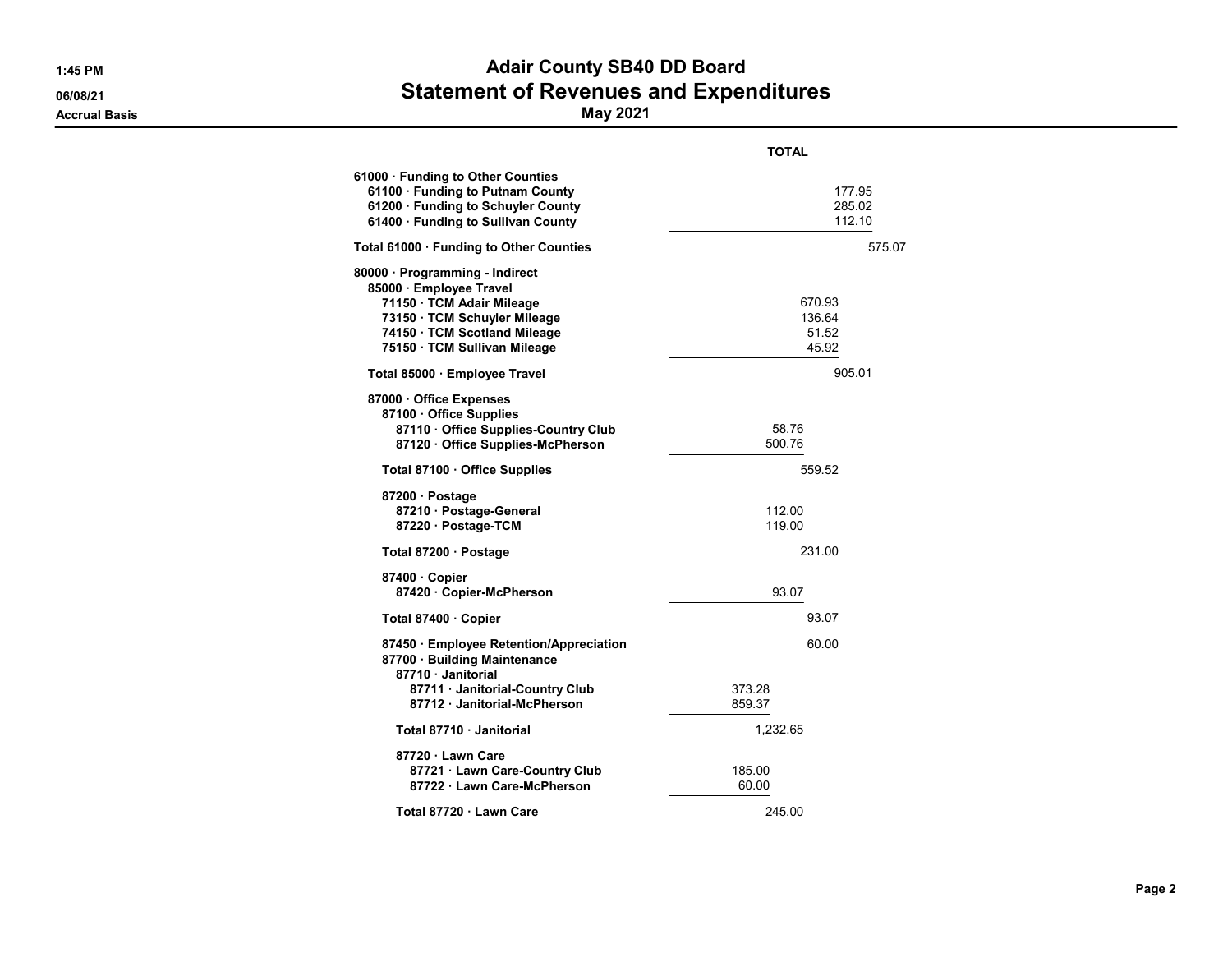|                                                                                                                                                                                                                                                                                                             | <b>TOTAL</b>                                                                                              |
|-------------------------------------------------------------------------------------------------------------------------------------------------------------------------------------------------------------------------------------------------------------------------------------------------------------|-----------------------------------------------------------------------------------------------------------|
| 87730 · Snow Removal<br>87732 · Snow Removal-McPherson                                                                                                                                                                                                                                                      | 25.00                                                                                                     |
| Total 87730 · Snow Removal                                                                                                                                                                                                                                                                                  | 25.00                                                                                                     |
| Total 87700 · Building Maintenance                                                                                                                                                                                                                                                                          | 1,502.65                                                                                                  |
| 87800 · Software & Technology<br>87830 · Soft & Tech- Managed IT<br>87800 · Software & Technology - Other                                                                                                                                                                                                   | 3,493.00<br>649.70                                                                                        |
| Total 87800 · Software & Technology                                                                                                                                                                                                                                                                         | 4,142.70                                                                                                  |
| 87900 · Representative Payee Expense                                                                                                                                                                                                                                                                        | 36.00                                                                                                     |
| Total 87000 · Office Expenses                                                                                                                                                                                                                                                                               | 6,624.94                                                                                                  |
| 87500 · Personnel<br>51000 CLC Personnel<br>51100 CLC Center Salary Expense                                                                                                                                                                                                                                 | 3,151.10                                                                                                  |
| Total 51000 · CLC Personnel                                                                                                                                                                                                                                                                                 | 3,151.10                                                                                                  |
| 66000 · Payroll Expenses<br>66500 · Salary Sick<br>66700 · Salary Vacation<br>66000 · Payroll Expenses - Other                                                                                                                                                                                              | 3,001.34<br>2,630.12<br>7,605.92                                                                          |
| Total 66000 · Payroll Expenses                                                                                                                                                                                                                                                                              | 13,237.38                                                                                                 |
| 70300 · TCM Admin Salary<br>71110 · TCM Adair Salary Expense<br>71115 · TCM Adair Overtime<br>72110 · TCM Putnam Salary Expense<br>73110 · TCM Schuyler Salary Expense<br>74110 · TCM Scotland Salary Expense<br>75110 · TCM Sullivan Salary Expense<br>87510 · Salary Expense<br>87540 · Employee Benefits | 7,368.33<br>32,586.44<br>681.85<br>1,559.96<br>3,304.32<br>1,703.46<br>3,384.43<br>16,523.23<br>32,794.26 |
| Total 87500 · Personnel                                                                                                                                                                                                                                                                                     | 116,294.76                                                                                                |
| 88000 · Professional Services<br>88100 Audit                                                                                                                                                                                                                                                                | 4,125.00                                                                                                  |
| Total 88000 · Professional Services                                                                                                                                                                                                                                                                         | 4,125.00                                                                                                  |